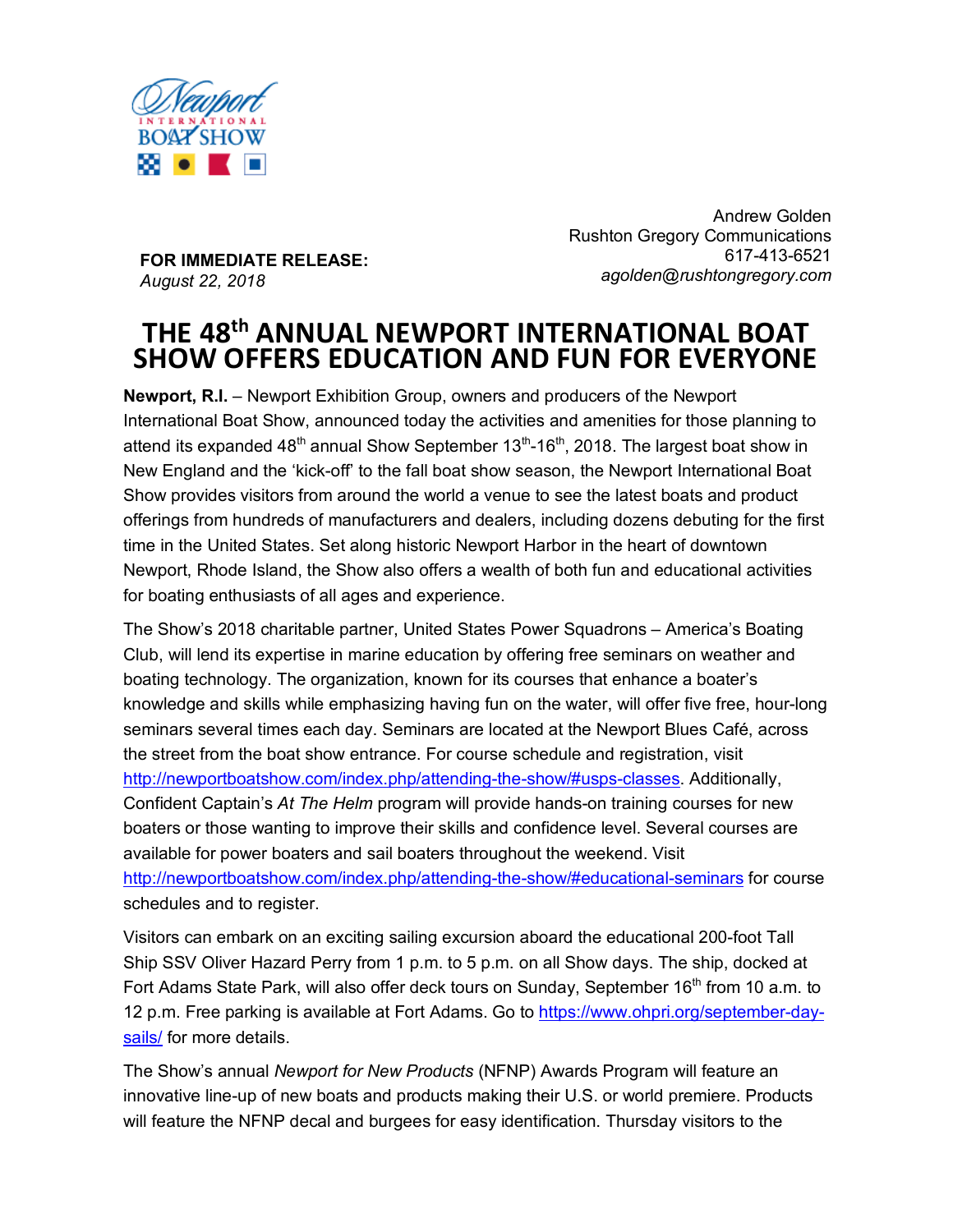## **THE 48th ANNUAL NEWPORT INTERNATIONAL BOAT SHOW OFFERS EDUCATION AND FUN FOR EVERYONE**

# **PAGE 2**

Show will have the opportunity to cast their vote online for the NFNP People's Choice Award. One voter will be selected at random to win a \$250 American Express Gift Card. Overall NFNP winners will be announced on Friday morning in the categories of: Best New Sailboat, Powerboat and Best New Products for Navigation and Safety. The Edson Star Award, also announced on Friday morning, will honor exhibitors with the best displays.

The Newport Brokerage Boat Show, held concurrently with the Newport International Boat Show, continues to provide the largest collection of high quality brokerage yachts on display north of South Florida. With over 100 vessels from 60 to 185-feet on display this year, attendees are sure to find something of interest. Continuous water shuttle service connects these shows by water and gives a stunning perspective of the yachts on display.

On Saturday, September 15<sup>th</sup> from 2 p.m. to 3 p.m. in The Bohlin Tent, Jerome Rand will present his story of *Sailing Into Oblivion* – his 271-day, single-handed voyage around the world on his 32 foot Westsail, *Mighty Sparrow*. Rand is a Michigan native and Bitter End Yacht Club's beloved watersports director. His presentation is free to show attendees. Rand will also be available for a daily meet and greet and rum tasting at the Bitter End Rambler from 5 p.m. to 6 p.m. located on The Bohlin Patio.

On-site concessions have been relocated to North Commercial Wharf near the Show office. Food options include Boss Man Burgers & Fries, The Newport Lobster Shack and The Pizza Gourmet. In addition, Flat Waves Food Shack will be serving up tacos and acai bowls on The Bohlin Patio.

On Saturday from Noon to 3 p.m. and on Sunday from 11 a.m. to 2 p.m., the lovely and talented Sailor Donna will entertain children with singing, face painting and balloon art.

For more information on the 2018 Newport International Boat Show, and to purchase tickets please visit www.newportboatshow.com.

## **-30-**

## **About Newport Exhibition Group:**

Based in Newport, Rhode Island, Newport Exhibition Group has produced the highest quality consumer/trade shows for more than 35 years. A subsidiary of Newport Harbor Corporation, the organization owns and produces the annual Newport International Boat Show.

#### **Show Dates & Hours:**

Thursday, Friday & Saturday, September  $13<sup>th</sup>$ ,  $14<sup>th</sup>$ , and  $15<sup>th</sup>$ : 10 a.m. to 6 p.m. Sunday, September 16<sup>th</sup>: 10 a.m. to 5 p.m.

#### **Admission Prices:**

- Thursday, September 13<sup>th</sup>, Preview Day: Online and at-the-gate tickets are \$35\*.
- Friday, Saturday or Sunday, September 14<sup>th</sup>, 15<sup>th</sup> or 16<sup>th</sup> advanced tickets are \$15<sup>\*</sup> until September 12<sup>th</sup> and day-of tickets are \$22.
- Two-day discounted ticket packages are also available online, valid Friday through Sunday.
- Children under 12 are admitted free all days when accompanied by an adult.